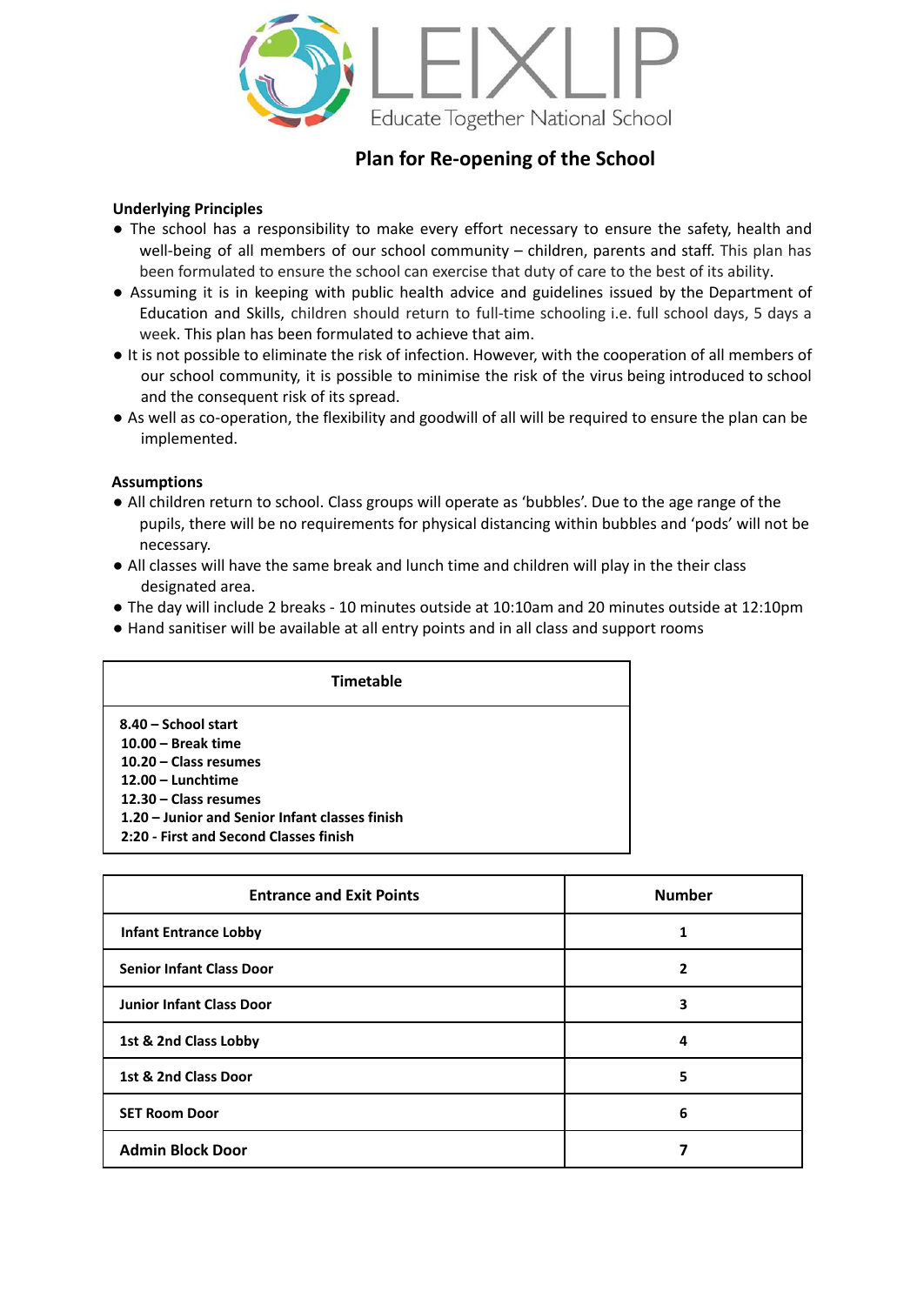

### **Entrance & Exit Points for Specific Classes**

| <b>Teacher</b> | <b>Class</b> | <b>Entrance Point</b> | <b>Exit Point</b> |
|----------------|--------------|-----------------------|-------------------|
| <b>Niamh</b>   | Jun Inf      |                       | 3                 |
| James          | Sen Inf      |                       | 3                 |
| <b>Mary</b>    | 1st, 2nd     | 4                     | 5                 |
| <b>Noreen</b>  | <b>SET</b>   | 4                     | 6                 |

In order to facilitate as much social distancing as possible, we are asking parents to say goodbye to their children at the school gate in the morning. The gate will open at 8:35 and children will go to their class lines. A member of staff will be there to receive the children and supervise their transition to the classrooms.

# **Please note that parking for parents is at the front of the Amenities Centre, the management of Leixlip Amenities Centre will not permit parents to park in the spaces to the side of the centre.**

- We ask for co-operation with these new arrangements in order to minimise contact between parents
- Parents should not congregate inside or outside the school grounds
- Within the school grounds Strict physical distancing of 2 metres must be maintained amongst adults of different households. All parents and visitors on the school grounds must wear masks.
- No adults, other than staff members, should enter the building.
- Messages for teachers can be sent by email, or by phoning the school office.
- For late arrivals and early finishers, parents must sign their children in / out via email

### **End of School Day**

● The school gate will be opened at approximately 1:18 and adults, who are collecting their children from the infant classes, may wait in the school yard, ensuring that 2m social distance is maintained. The children will line up inside the classroom and the class teachers will bring their classes out and will release the children into the care of the adult who is there to collect them. The above procedure will be repeated at 2:18 for first and second class.

### **Collection of Children during the School Day**

If an adult has to collect a child during the course of the school day, the following arrangements will apply.

- Parents will call the school mobile or email the school to inform them of the changed arrangements.
- Parents will be emailed a Google Form and will sign their children out electronically via this form.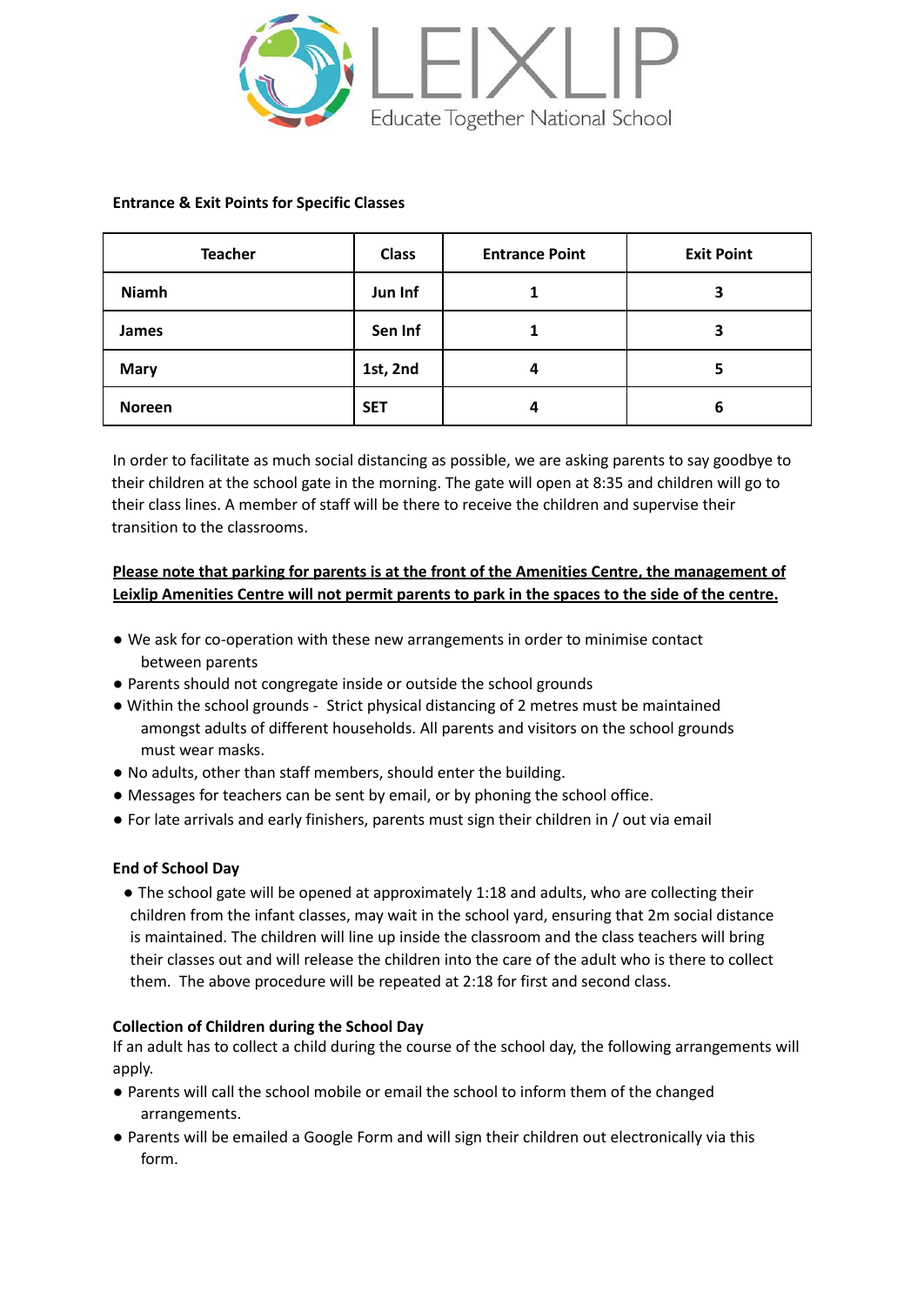

● When the adult arrives at the school, they should either phone the school mobile or use the intercom at the front door of the school to alert the office that they have arrived

● The child will be brought from their class to the adult by a member of staff

● No adult should enter the school building, unless invited to do so or by prior arrangement with the principal.

### **Dealing with a suspected case of Covid-19**

Pupils should not attend school if displaying any symptoms of Covid-19. If a pupil displays symptoms of Covid-19 while in the building, the following procedures will be implemented:

Symptoms include - Temperature, • A fever (high temperature of 38 degrees Celsius or above) • A new cough - this can be any kind of cough, not just dry • Shortness of breath or breathing difficulties

• Loss or change in your of sense of smell or taste - this means you've noticed you cannot smell or taste anything, or things smell or taste differently to normal • Fatigue • Headache • Sore throat •Diarrhoea • Feeling sick or vomiting • runny or stuffy nose

- Parents/guardians will be contacted immediately
- The child will be accompanied to the designated isolation area via the isolation route by a member of staff. The staff member will remain at least 2 metres away from the symptomatic child and will also make sure that others maintain a distance of at least 2 metres from the symptomatic child at all times
- A mask will be provided for the child presenting with symptoms. He/she should wear the mask if in a common area with other people or while exiting the premises
- An assessment will be made as to whether the child who is displaying symptoms can immediately be brought home by parents, parents will be asked to call their doctor and continue self-isolation at home
- The school will facilitate the child presenting with symptoms to remain in isolation if they cannot immediately go home, and will assist them by calling their GP.
- The child presenting with symptoms should be advised to cover their mouth and nose with the disposable tissue provided when they cough or sneeze and to put the tissue in the waste bag provided
- If the child is well enough to go home, the school will arrange for them to be transported home by a family member, as soon as possible, and advise them to inform their GP by phone of their symptoms. Public transport of any kind should not be used
- If they are too unwell to go home or advice is required, the school will contact 999 or 112 and inform them that the sick child is a Covid-19 suspect.
- Arrangements will be made for appropriate cleaning of the isolation area and work areas involved.

The HSE will inform any staff/parents who have come into close contact with a diagnosed case via the contact tracing process. The HSE will contact all relevant persons where a diagnosis of COVID-19 is made. The instructions of the HSE should be followed.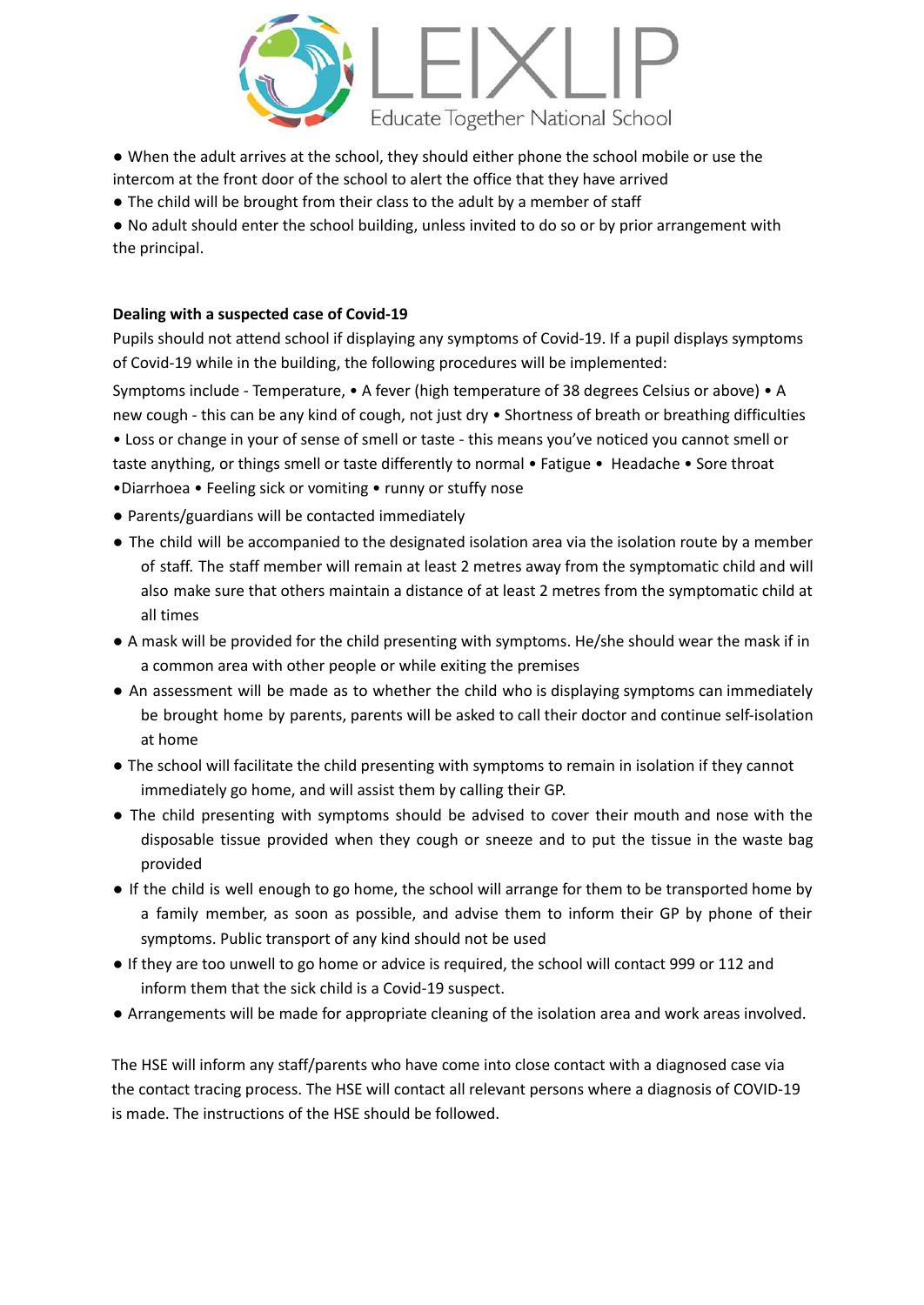

# **Children who should not attend school**

If your child is in one of the following categories, they should not attend school –

If they are displaying Symptoms • Temperature, • A fever (high temperature of 38 degrees Celsius or above) • A new cough - this can be any kind of cough, not just dry • Shortness of breath or breathing difficulties • Loss or change in your of sense of smell or taste - this means you've noticed you cannot smell or taste anything, or things smell or taste differently to normal • Fatigue • Headache • Sore throat •Diarrhoea • Feeling sick or vomiting • runny or stuffy nose

● Children who have been given temperature reducing medication that morning e.g. Calpol, Neurofen or any medication containing Parecetemol or Ibuprofen

- Children who have been diagnosed with Covid-19
- Children who have been in close contact with a person who has been diagnosed with Covid-19
- Children who have a suspected case of Covid-19 and the outcome of the test is pending
- Children who have been in contact with a person who has a suspected case of Covid-19 and the outcome of the test is pending
- Children with underlying health conditions who have been directed by a medical professional not to attend school
- Children who have returned home after travelling abroad must self-isolate for a period of 14 days
- Children who are generally unwell
- Parents must complete a Return to Education form for their child after any absence.

### **Supporting the Learning of Children who cannot attend school**

If a child is not able to attend school for an extended period of time, the Special Education Teacher in conjunction with the class teacher will provide suggested activities to support the child's learning at home.

# **Impact of a Suspected or Confirmed Case of Covid-19 in a Class**

If the school is notified that a person in your child's class has a suspected or confirmed case of Covid-19

- Public health advice will be sought and followed
- The HSE will then follow up with close contacts of the child

### **Personal Equipment**

- In so far as is possible, all equipment and resources will be provided in school and should not be brought in from home - the school will provide a container which will hold each child's pencils, crayons, etc., and which will be labelled with their name.
- It is further requested that all items have the child's name on them for ease of identification.
- Disposable paper towels will be provided for hand-drying
- All children should have a spare set of clothes which should be left in school at all times, except when a change is needed. Every item of clothing should be clearly labeled.
- All children should have appropriate rain gear and wellies for school use only. These should be left in school for outdoor play.
- The only items pupils should bring in from home are their lunchboxes and drinking containers.